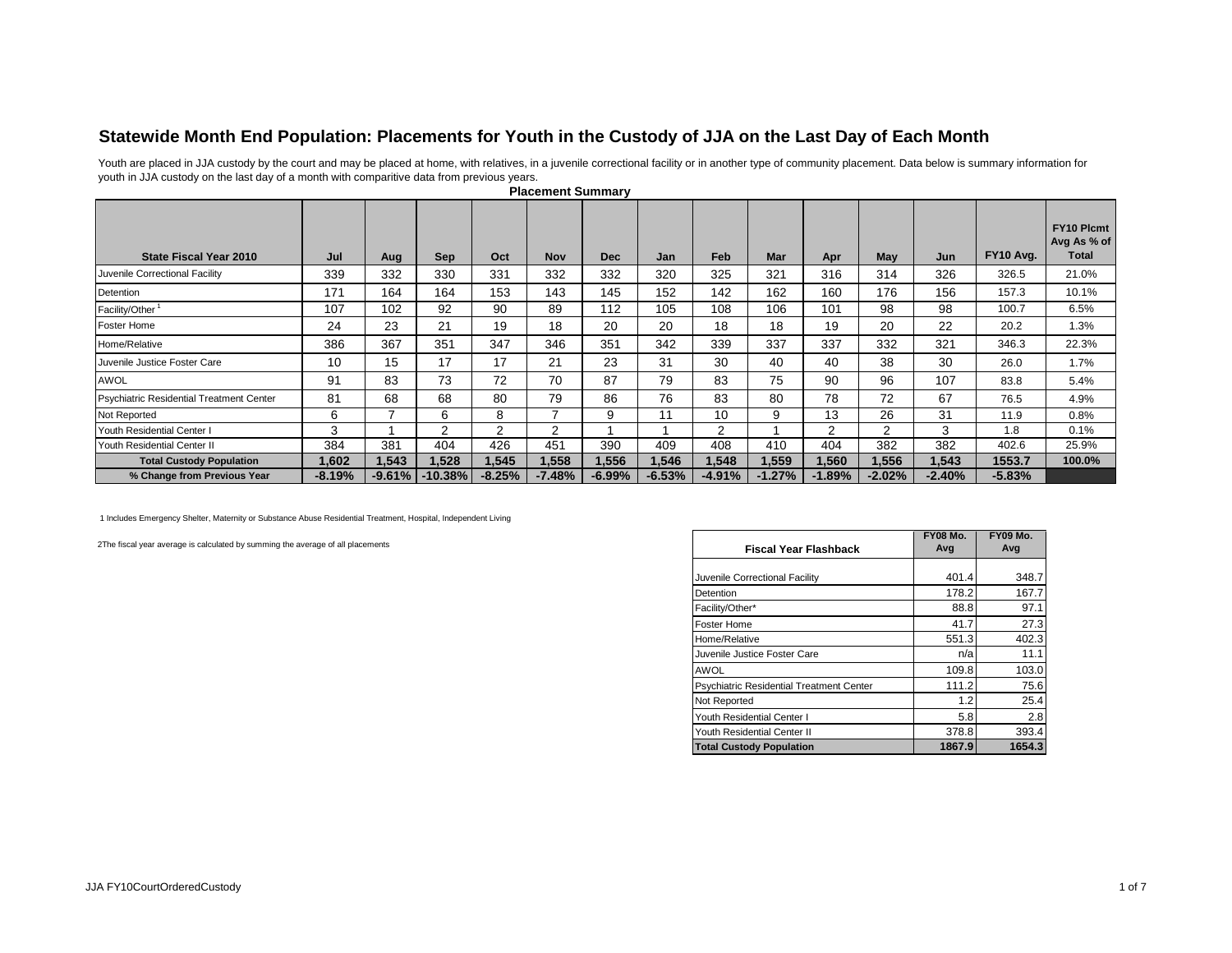| <b>Placements</b>                                  | Jul            | Aug            | <b>Sep</b>     | Oct             | <b>Nov</b>              | <b>Dec</b>     | Jan            | Feb            | <b>Mar</b>     | Apr            | May            | Jun            | Avg   | Avg as a % |
|----------------------------------------------------|----------------|----------------|----------------|-----------------|-------------------------|----------------|----------------|----------------|----------------|----------------|----------------|----------------|-------|------------|
| Community Integration Program                      | 12             | 12             | 10             | 10 <sup>1</sup> | 10                      | 10             | 10             | 6              | 6              | 6              | 8              | 7              | 8.9   | 1%         |
| Juvenile Justice Foster Care                       | 10             | 15             | 17             | 17              | 21                      | 23             | 31             | 30             | 40             | 40             | 38             | 30             | 26.0  | 2%         |
| Detention                                          | 171            | 164            | 164            | 153             | 143                     | 145            | 152            | 142            | 162            | 160            | 176            | 156            | 157.3 | 10%        |
| <b>Emergency Shelter</b>                           | 10             | 3              | $\overline{7}$ | $\overline{7}$  | 3                       | 6              | 6              | 4              | 9              | $\overline{7}$ | 6              | $\Omega$       | 5.7   | 0%         |
| Family Resource Home                               | $\overline{2}$ | $\overline{ }$ | $\overline{ }$ |                 | $\overline{\mathbf{1}}$ | $\mathbf 0$    | $\overline{1}$ |                | $\overline{1}$ | $\overline{1}$ | $\overline{2}$ | $\overline{2}$ | 1.2   | 0%         |
| Home                                               | 372            | 355            | 339            | 337             | 338                     | 344            | 337            | 333            | 328            | 330            | 327            | 310            | 337.5 | 22%        |
| Hospital                                           | 4              | 3              | 4              | 2               | $\overline{4}$          | $\overline{4}$ | 3              | $\overline{2}$ | 1              | 3              | 4              | $\mathbf{1}$   | 2.9   | 0%         |
| <b>Independent Living</b>                          | $\overline{7}$ | 5              | 4              | 4               | $\overline{4}$          | $\Omega$       | $\Omega$       | $\Omega$       | $\Omega$       | $\Omega$       | $\Omega$       | $\Omega$       | 2.0   | 0%         |
| Juvenile Correctional Facility                     | 339            | 332            | 330            | 331             | 332                     | 332            | 320            | 325            | 321            | 316            | 314            | 326            | 326.5 | 21%        |
| Kinship/Non-Related Kin Care                       | $\overline{2}$ | $\overline{2}$ | 2              | $\mathbf 1$     | $\overline{1}$          | $\mathbf{1}$   | $\overline{2}$ | $\overline{2}$ | $\Omega$       | $\Omega$       | $\mathbf{1}$   | $\mathbf{1}$   | 1.3   | 0%         |
| Not Reported                                       | 6              | $\overline{7}$ | 6              | 8               | $\overline{7}$          | 9              | 11             | 10             | 9              | 13             | 26             | 31             | 11.9  | 1%         |
| <b>Psychiatric Residential Treamtment Facility</b> | 81             | 68             | 68             | 80              | 79                      | 86             | 76             | 83             | 80             | 78             | 72             | 67             | 76.5  | 5%         |
| Residential Drug/Alcohol Treatment                 | 5              | 6              | $\Omega$       | 5               | 5                       | 10             | 5              | 6              | 3              | 5              | 5              | 11             | 5.5   | 0%         |
| <b>Relative Placement</b>                          | 14             | 12             | 12             | 10              | 8                       | $\overline{7}$ | 5              | 6              | 9              | $\overline{7}$ | 5              | 4              | 8.3   | 1%         |
| <b>Residential Maternity Group Home</b>            | $\overline{4}$ | 5              | 3              | 6               | 10                      | 8              | 6              | $\overline{7}$ | $\overline{7}$ | 6              | 4              | 4              | 5.8   | 0%         |
| Runaway/ AWOL                                      | 91             | 83             | 73             | 72              | 70                      | 87             | 79             | 83             | 75             | 90             | 96             | 107            | 83.8  | 5%         |
| <b>Sanction House</b>                              | $\mathbf{1}$   | 3              | 1              | 2               | $\overline{1}$          | 2              | 2              | 4              | 3              | 3              | 3              | 4              | 2.4   | 0%         |
| Specialized Family Resource Home                   | 12             | 11             | 10             | 10              | 10                      | 10             | 9              | 8              | 8              | 8              | $\overline{7}$ | 9              | 9.3   | 1%         |
| <b>Therapeutic Foster Care</b>                     | 8              | 9              | 8              | $\overline{7}$  | 6                       | 9              | 8              | 7              | 9              | 10             | 10             | 10             | 8.4   | 1%         |
| <b>Transitional Living Program</b>                 | 64             | 65             | 63             | 54              | 52                      | 72             | 73             | 79             | 77             | 71             | 68             | 78             | 68.0  | 4%         |
| Youth Residential Center I                         | 3              | 1              | 2              | 2               | $\overline{2}$          |                | 1              | $\overline{2}$ |                | $\overline{2}$ | $\overline{2}$ | 3              | 1.8   | 0%         |
| Youth Residential Center II                        | 384            | 381            | 404            | 426             | 451                     | 390            | 409            | 408            | 410            | 404            | 382            | 382            | 402.6 | 26%        |
| <b>Total</b>                                       | 1,602          | 1.543          | 1.528          | 1,545           | 1,558                   | 1,556          | 1,546          | 1,548          | 1,559          | 1,560          | 1,556          | 1.543          | 1,554 | 100%       |

## **Statewide Month End Population: Placements for Youth in the Custody of JJA on the Last Day of Each Month Placement Detail**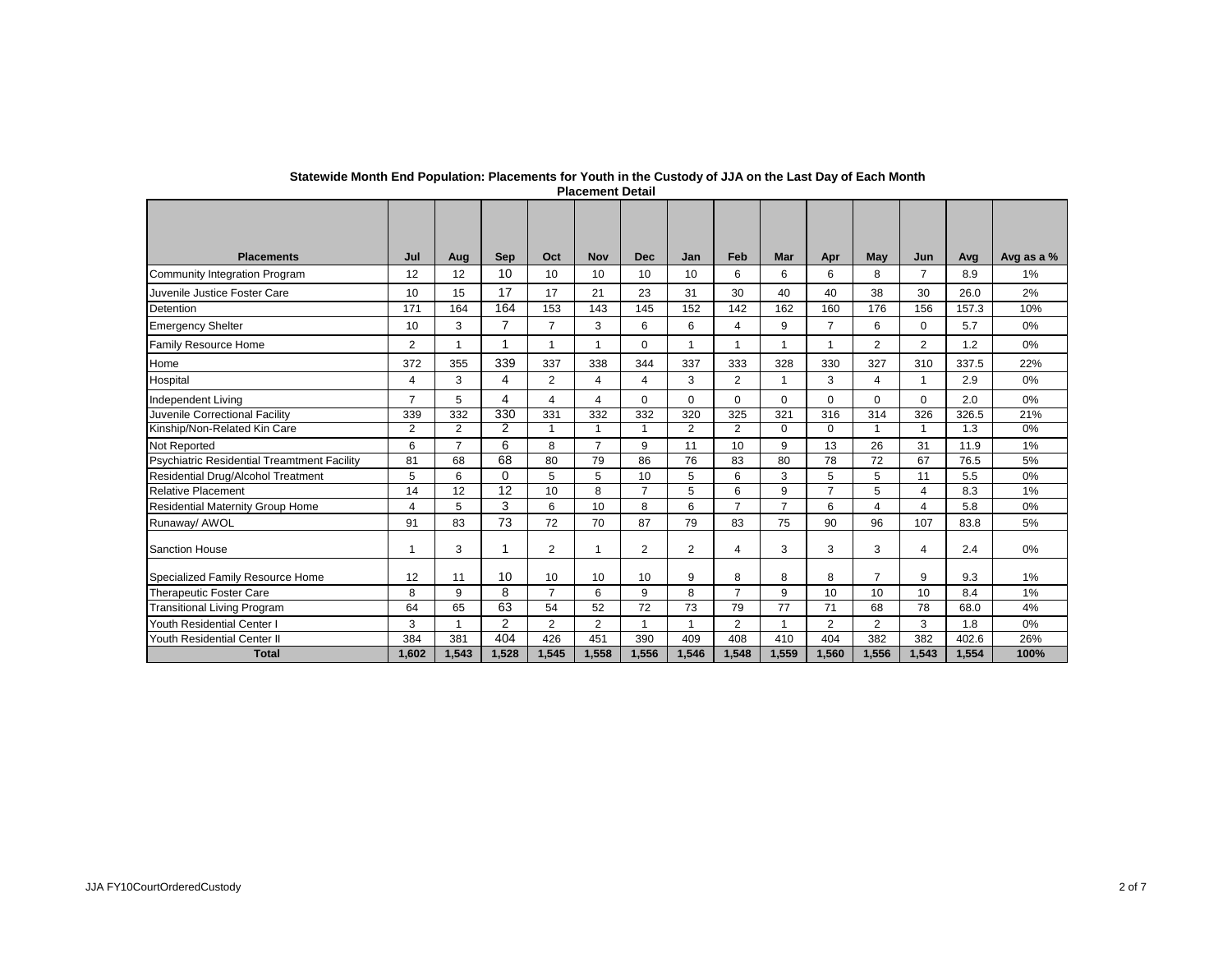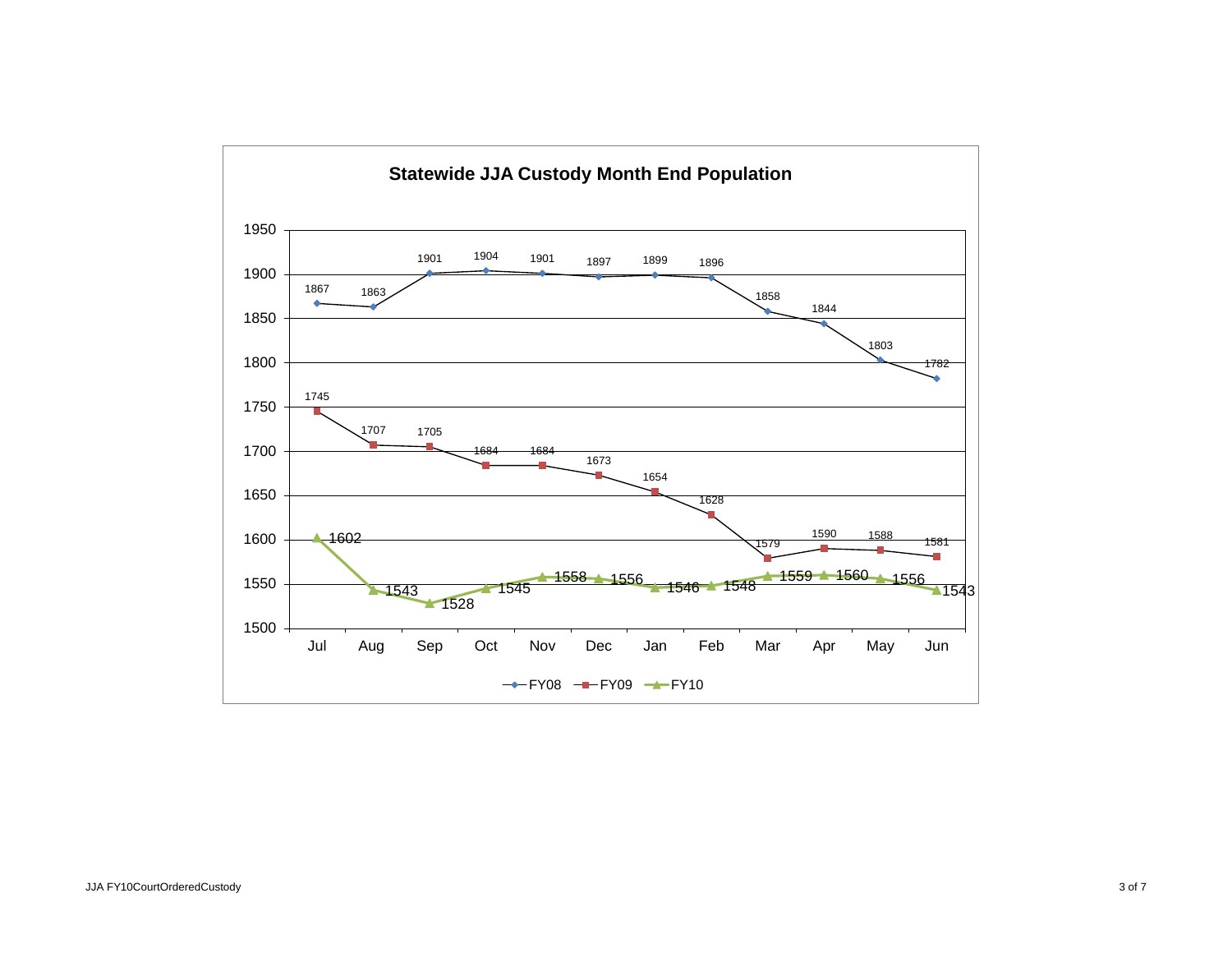## **Statewide Month End Population: Placements for Youth in the Custody of JJA on June 30, 2010 by Judicial District**

**Judicial District** 

|                                            |                | $\overline{2}$ | 3         | $\overline{a}$ | 5              | 6              |                | 8              | 9        | 10                                     | 11             | 12             | 13 <sup>1</sup> | 14              | <b>16</b> | 15/17/23        | 18             | 19 | 20       | 21              | 22       | 24 | 25 | 26 <sub>1</sub> | 27             | 28        | 29       | 30              | 31              | <b>Tot</b> | %      |
|--------------------------------------------|----------------|----------------|-----------|----------------|----------------|----------------|----------------|----------------|----------|----------------------------------------|----------------|----------------|-----------------|-----------------|-----------|-----------------|----------------|----|----------|-----------------|----------|----|----|-----------------|----------------|-----------|----------|-----------------|-----------------|------------|--------|
| Juvenile Correctional Facility             | 9              | 7              | <b>26</b> |                | 4              | 6              | 3              | 14             | 6        | 22                                     | 6              | $\overline{2}$ | 81              | 10 <sup>1</sup> | b         |                 | 71             | 13 |          |                 | 4        |    | 15 |                 | $\overline{2}$ | 8         | 54       | 3 <sup>1</sup>  |                 | 326        | 21.13% |
| Detention                                  |                |                | 11        |                |                |                |                |                | n,       | 16 <sup>1</sup>                        |                |                |                 |                 |           |                 | 41             |    |          |                 | <b>n</b> |    | h  |                 | 3              |           | 31       |                 |                 | 156        | 10.11% |
| Facility/Other                             | 5              | $\Omega$       |           |                | $\overline{0}$ | 4              |                |                |          |                                        |                |                |                 | $\Omega$        |           |                 | 22             |    | 6        |                 |          |    |    |                 | ຳ              |           | 17       |                 |                 | 98         | 6.35%  |
| <b>Foster Home</b>                         | 0              | $\Omega$       |           | $\Omega$       | $\overline{0}$ | $\Omega$       | C              | $\Omega$       | $\Omega$ |                                        | $\overline{3}$ | $\Omega$       |                 | $\Omega$        |           |                 | $\overline{3}$ |    | $\Omega$ | $\mathbf{0}$    | $\Omega$ | 0. | n, |                 | $\Omega$       | 0         |          | ΩI              |                 | 22         | 1.43%  |
| Home/Relative                              | 10             | $\overline{7}$ | 13        |                | $\overline{2}$ | $\mathbf{1}$   |                | 12             |          | <b>20</b>                              | 61             |                | 13 <sup>1</sup> | 10 <sup>1</sup> | a         |                 | 94             |    |          | 0.              | Д        |    | 15 | 14              | Δ              |           | 54       |                 |                 | 321        | 20.80% |
| Juvenile Justice Foster Care               | $\overline{0}$ | $\Omega$       |           |                | $\overline{0}$ | $\overline{0}$ | $\overline{0}$ | $\overline{0}$ | 0        |                                        | $\Omega$       | $\Omega$       | $\Omega$        | $\Omega$        |           |                 | $\Omega$       |    | 3        | $\Omega$        | 0        | 01 |    |                 |                | 0         |          | ΟI              |                 | 30         | 1.94%  |
| AWOL                                       |                | $\mathbf{0}$   |           |                | 2              | $\overline{0}$ |                | $\Omega$       |          |                                        | $\overline{2}$ |                |                 |                 |           | 01              | 52             |    |          | 0               | 0        |    |    | 3               | 0              |           | 23       | 01              |                 | 107        | 6.93%  |
| Psychiatric Residential Treatment Facility | $\Omega$       |                |           |                | 2              | $\Omega$       | $\overline{2}$ |                |          | 10 <sup>1</sup>                        | $\overline{3}$ |                |                 | 4               |           |                 |                |    | 0        |                 | ຳ        |    | p  |                 | ຳ              | 3         | 3        |                 |                 | 67         | 4.34%  |
| Youth Residential Center I                 | $\Omega$       | $\Omega$       | nι        |                | $\Omega$       | $\Omega$       | $\Omega$       |                |          | $\Omega$                               | ΩI             |                | 0               | 0               |           | ΩI              | $\Omega$       |    |          | 0               | $\Omega$ |    |    |                 | $\Omega$       | 0         | $\Omega$ | ΩI              |                 |            | 0.19%  |
| Youth Residential Center II                | 6              |                | <b>36</b> | $\Omega$       | 13             |                | 4              | 8              | 6        |                                        | 23 17          |                |                 | 9               | 16        | 10 <sup>1</sup> | 92             |    | 15       |                 | 4        |    | 15 | 9               | 15             | 17        | 36 I     |                 | ŏ               | 382        | 24.76% |
| Not Reported                               | 0              |                |           |                | 0              |                |                |                |          |                                        | OΙ             |                |                 |                 |           | ΟI              | 11             |    |          |                 | 0        |    | U  |                 |                | U         |          | 0.              |                 | 31         | 2.01%  |
| <b>Total</b>                               |                | 33 20          | 98        |                |                |                |                |                |          | 17   25   19   19   41   17   108   40 |                | 6              | 43 <sup>1</sup> | 42              | 37        | 41              | 388            | 32 | 48       | 10 <sup>1</sup> | 17       | 4  | 69 | 41              |                | $31$   35 | 224      | 10 <sup>1</sup> | 28 <sup>1</sup> | 1543       | 100.0% |



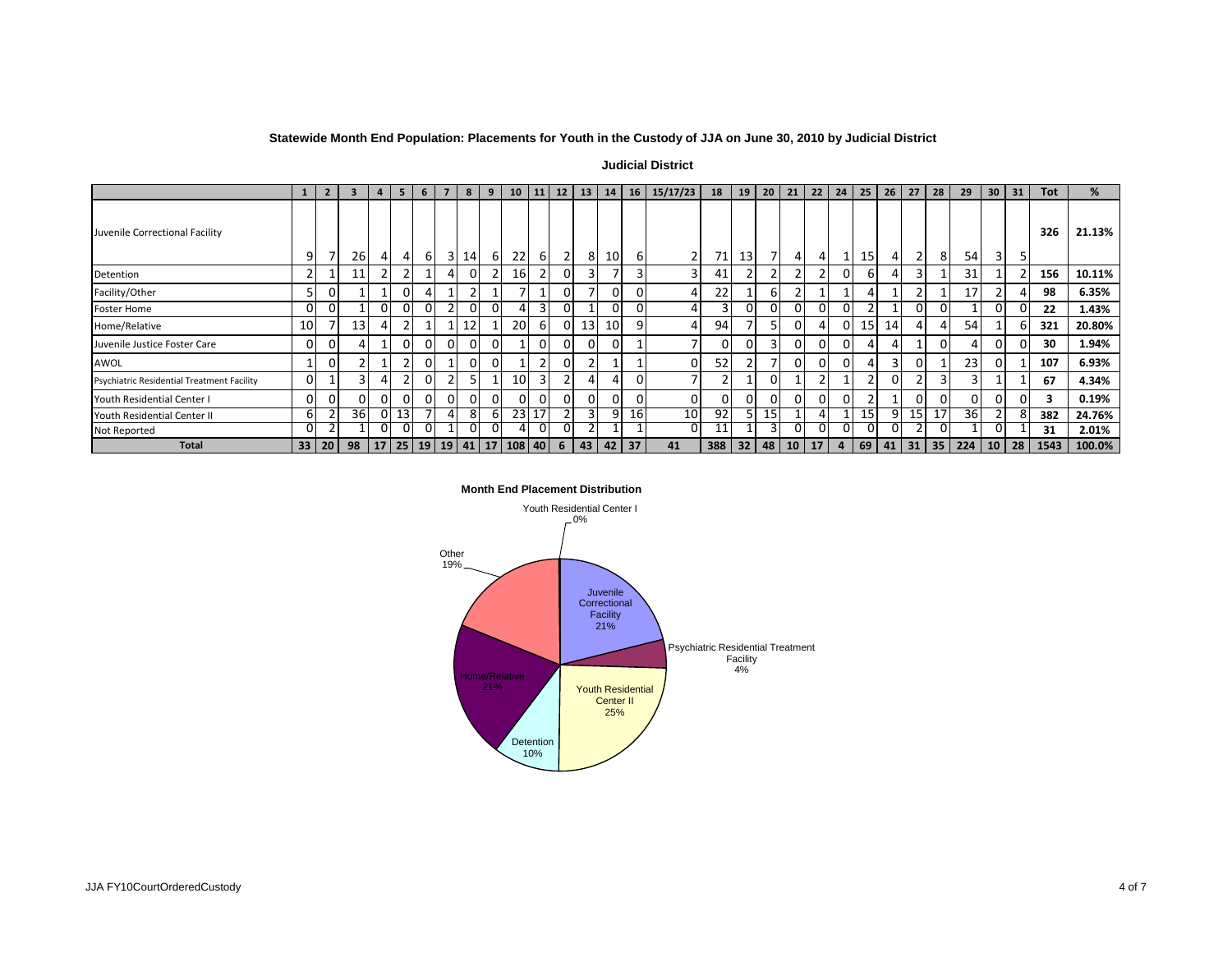|              |                | Jul      | Aug   | <b>Sep</b> | Oct      | Nov   | <b>Dec</b>         | Jan  | Feb      | Mar   | Apr      | May   | Jun   | Avg.  |
|--------------|----------------|----------|-------|------------|----------|-------|--------------------|------|----------|-------|----------|-------|-------|-------|
|              | # placements   | 15       | 26    | 18         | 17       | 17    | 21                 | 25   | 12       | 25    | 20       | 24    | 20    | 20    |
| <b>PRTF</b>  | Average # days | 98.7     | 108.5 | 75.3       | 110.9    | 104.1 | $.5\,$<br>141      | 91.7 | 145.9    | 103.7 | 96.8     | 104.3 | 117.7 | 108.3 |
|              | Median # days  | 61.0     | 95.0  | 71.0       | 108.0    | 79.0  | 123.<br>$\Omega$ . | 86.0 | 133.5    | 87.0  | 87.5     | 81.0  | 83.0  | 86.5  |
| <b>YRCI</b>  | # placements   | $\Omega$ | 2     | 0          | $\Omega$ | 0     | 2                  | 0    | $\Omega$ | 2     | $\Omega$ |       | 0     |       |
|              | Average # days | 0.0      | 23.5  | 0.0        | 0.0      | 0.0   | 135.0              | 0.0  | 0.0      | 46.0  | 0.0      | 73.0  | 0.0   | 23.1  |
|              | Median # days  | 0.0      | 23.5  | 0.0        | 0.0      | 0.0   | 135.0              | 0.0  | 0.0      | 46.0  | 0.0      | 73.0  | 0.0   | 0.0   |
|              | # placements   | 126      | 134   | 82         | 108      | 101   | 196                | 90   | 110      | 153   | 126      | 151   | 139   | 126   |
| <b>YRCII</b> | Average # days | 88.5     | 107.7 | 81.7       | 92.9     | 85.3  | 89.2               | 93.3 | 81.8     | 100.9 | 86.5     | 100.7 | 94.5  | 91.9  |
|              | Median # days  | 76.0     | 86.5  | 85.5       | 73.5     | 82.0  | 69.5               | 88.5 | 57.5     | 83.0  | 74.5     | 75.0  | 73.0  | 75.5  |

**Length of Stay for Youth whose Placement Type Ended During the FY2010 Month**

| Length of Stay for Youth in Respective Placement Type on the Last Day of the Month during FY2010 |  |  |
|--------------------------------------------------------------------------------------------------|--|--|
|                                                                                                  |  |  |

|              |                | Jul  | Aug  | Sep  | Oct  | <b>Nov</b> | <b>Dec</b> | Jan  | Feb  | Mar  | Apr  | May   | Jun   | Avg. |
|--------------|----------------|------|------|------|------|------------|------------|------|------|------|------|-------|-------|------|
|              | # youth        | 81   | 70   | 68   | 80   | 79         | 86         | 76   | 83   | 80   | 78   | 72    | 67    | 77   |
| <b>PRTF</b>  | Average # days | 90.0 | 89.6 | 97.0 | 85.6 | 96.8       | 80.9       | 93.4 | 89.7 | 89.7 | 97.9 | 103.8 | 104.0 | 93.2 |
|              | Median # days  | 70.0 | 73.5 | 75.5 | 63.0 | 65.0       | 63.5       | 69.5 | 73.0 | 67.5 | 69.0 | 77.0  | 82.0  | 69.8 |
|              | # youth        | 3    | 3    | 2    | 2    | 2          |            |      | 2    |      | 2    | 2     | 3     | 2    |
| <b>YRCI</b>  | Average # days | 44.0 | 32.0 | 55.5 | 86.5 | 115.5      | 3.0        | 33.0 | 32.0 | 20.0 | 33.5 | 24.5  | 42.0  | 43.5 |
|              | Median # days  | 38.0 | 21.0 | 55.5 | 86.5 | 115.5      | 3.0        | 33.0 | 32.0 | 20.0 | 33.5 | 24.5  | 31.0  | 32.5 |
|              | # vouth        | 384  | 381  | 404  | 426  | 451        | 390        | 409  | 408  | 411  | 404  | 382   | 382   | 403  |
| <b>YRCII</b> | Average # days | 87.6 | 74.9 | 81.8 | 83.3 | 90.1       | 85.5       | 88.9 | 93.8 | 87.5 | 89.3 | 86.4  | 78.6  | 85.6 |
|              | Median # days  | 59.0 | 53.0 | 60.5 | 66.5 | 65.0       | 60.0       | 60.0 | 72.0 | 64.0 | 59.0 | 60.0  | 57.0  | 60.0 |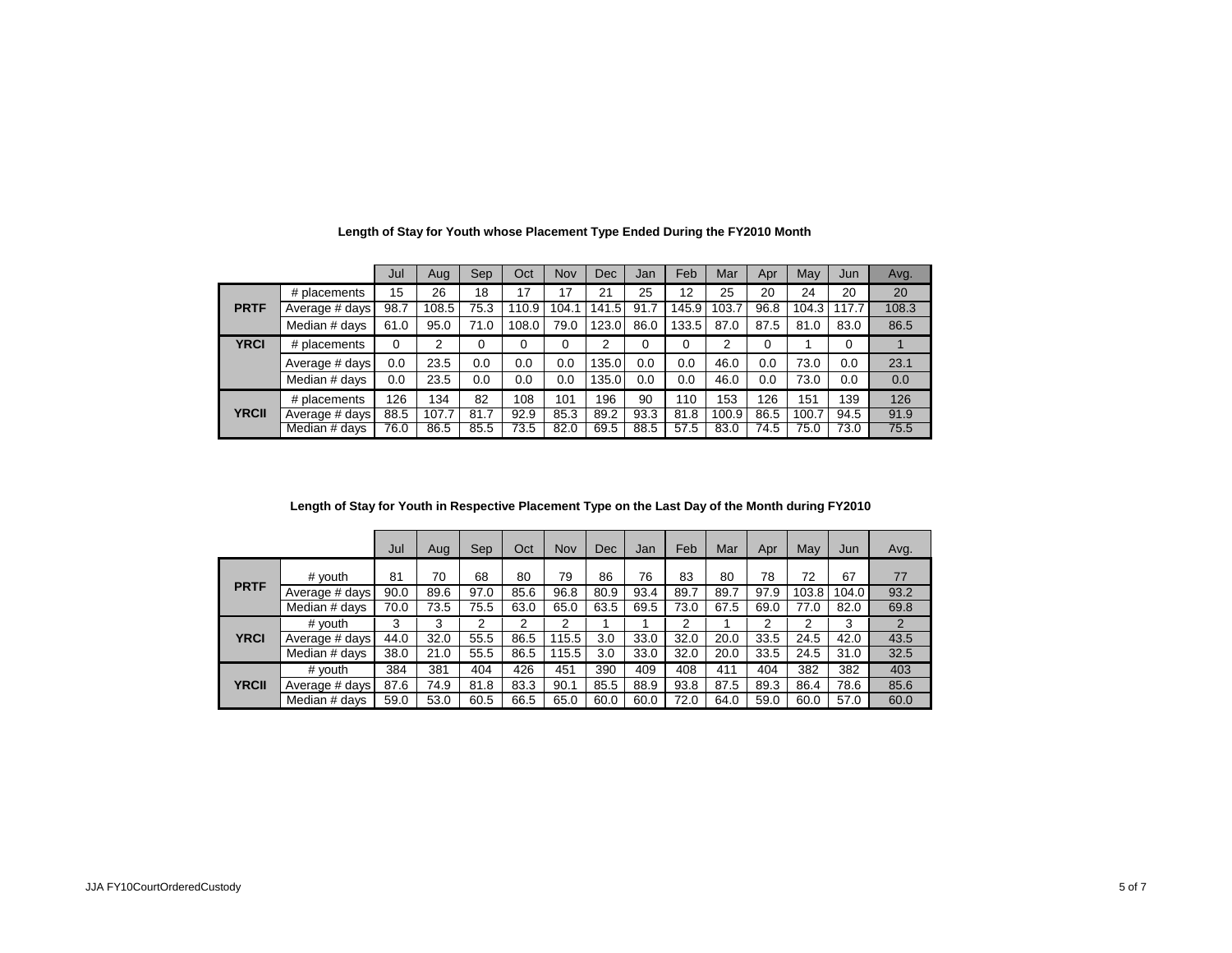